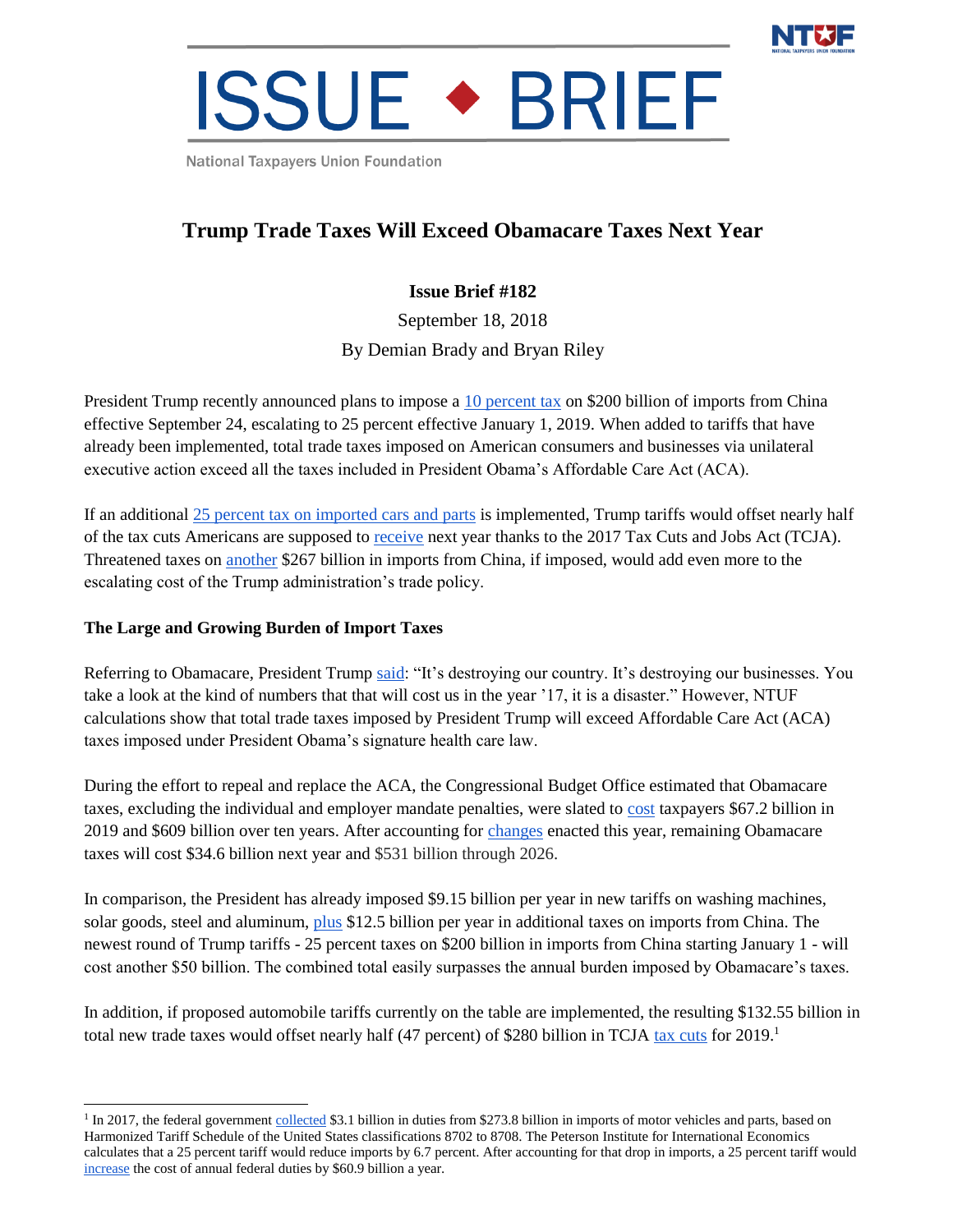

#### **Annual Cost of Unilateral Trump Trade Taxes**

| <b>Tax</b>                                                                                                                         | <b>Statutory</b><br><b>Justification</b> | Rate                                                                | <b>Estimated Annual Cost</b><br>(Billions) |
|------------------------------------------------------------------------------------------------------------------------------------|------------------------------------------|---------------------------------------------------------------------|--------------------------------------------|
| <b>Washing Machines</b>                                                                                                            | Section 201                              | Varies                                                              | \$0.15                                     |
| Solar Goods                                                                                                                        | Section 201                              | Varies                                                              | n/a                                        |
| <b>Steel</b>                                                                                                                       | Section 232                              | 25%                                                                 | \$7.3                                      |
| Aluminum                                                                                                                           | Section 232                              | 10%                                                                 | \$1.7                                      |
| China Imports                                                                                                                      | Section 301                              | 25% on \$34 billion                                                 | \$8.5                                      |
| China Imports                                                                                                                      | Section 301                              | 25% on \$16 billion                                                 | \$4                                        |
| China Imports                                                                                                                      | Section 301                              | 10% on \$200 billion (Effective<br>September 24, 2018)              | \$20                                       |
| <b>Subtotal of Enacted Trump Trade Taxes</b>                                                                                       |                                          |                                                                     | \$41.65                                    |
| China Imports                                                                                                                      | Section 301                              | Initial 10% rate increases by<br>15% (Effective January 1,<br>2019) | \$30                                       |
| Automobiles                                                                                                                        | Section 232                              | 25% (Proposed)                                                      | \$60.9                                     |
| China Imports                                                                                                                      | Section 301                              | Additional tariffs on \$267<br>billion (Proposed)                   | *                                          |
| Subtotal of Pending and Proposed Trump Trade Taxes                                                                                 |                                          |                                                                     | \$90.9                                     |
| Net Total of Trump Enacted & Proposed Trade Taxes                                                                                  |                                          |                                                                     | \$132.55                                   |
| Courses: Frica Vork and Kyle Domerleau. "Tracking The Economic Impact of U.S. Tariffs and Petaliatory Actions." The Tax Foundation |                                          |                                                                     |                                            |

ica York and Kyle Pomerleau, "Tracking The Economic Impact of U.S. Tariffs and Retaliatory Actions," The Tax Foundation, Updated 8/16/2018, https://taxfoundation.org/tracker-economic-impact-tariffs/#\_ftnref4, Chad P. Bown and Melissa Kolb, "Trump's Trade War Timeline: An Up-to-Date Guide," Peterson Institute for International Economics, August 21, 2018, [https://piie.com/blogs/trade-investment](https://piie.com/blogs/trade-investment-policy-watch/trump-trade-war-china-date-guide)[policy-watch/trump-trade-war-china-date-guide,](https://piie.com/blogs/trade-investment-policy-watch/trump-trade-war-china-date-guide) and NTU Foundation estimates.

Note: Table updated September 24, 2018 to reflect imposition of 10 percent tariff under Section 301.

\* President Trump has threatened to impose unspecified tariffs on an additional \$267 billion in imports from China.

Every new trade tax has been imposed without congressional approval. Over the years, Congress has given the President exceptionally broad latitude to impose tariffs for a variety of reasons. The unprecedented use of this discretionary authority by the Trump Administration has led to the introduction of several bills that would wrest those powers back. These would be a welcome addition to U.S. trade law.

Other countries have responded by imposing billions of dollars in retaliatory taxes on U.S. exports, even though White House trade advisor Peter Navarro's [infamously stated](http://video.foxbusiness.com/v/5743778657001/) "I don't believe any country will retaliate." The actual impact of current trade policy on Americans is greater than the billions of dollars in U.S. tariff costs. Canada, China, Mexico, the European Union, Turkey, and India have [imposed](https://www.marketwatch.com/story/trade-war-tracker-here-are-the-new-levies-imposed-and-threatened-2018-06-22) retaliatory tariffs targeting billions of dollars in U.S. exports. Under President Trump, for the first time since the days of Franklin Roosevelt's administration, foreign barriers to U.S. exports are increasing instead of decreasing.